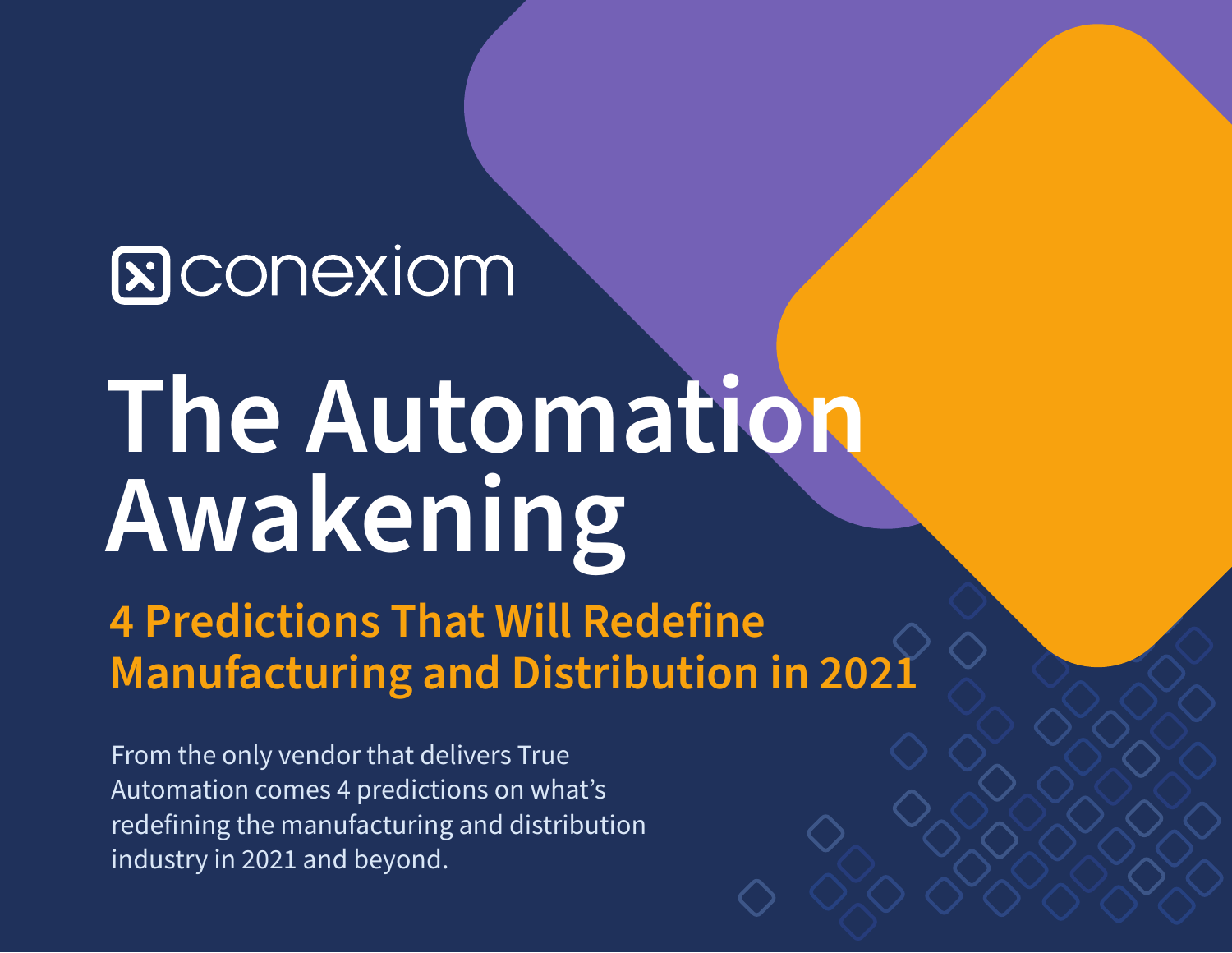For manufacturers and distributors, 2021 is a time to learn from the disruptions of 2020. This year will redefine business leadership and success as automation plays a deeper role in supporting operations and processes.

In 2020, the business landscape experienced a paradigm shift. It was an in-progress disruption started by Amazon and accelerated by the COVID-19 pandemic: All organizations are digital now. Business survival depends on your organization's ability to modernize and deliver sustainable outcomes.

2021 serves as a reset for the manufacturing and distribution industry—a technological enlightenment that compels us to use the lessons of the past year to focus on shifting businesses toward automation.

Sales order automation is the proven way to start this journey. It's quick to implement, doesn't require IT support, and offers a nearly immediate return on investment (ROI).

## **These four dynamics will shape 2021 and beyond:**

- **ML and AI technology creates efficiencies surrounding delivery and service**
	- **Customer experience is the new competitive advantage**
	- **A "deliver more with less" mentality reshapes business**
	- **True Automation leads to immediate, tangible outcomes**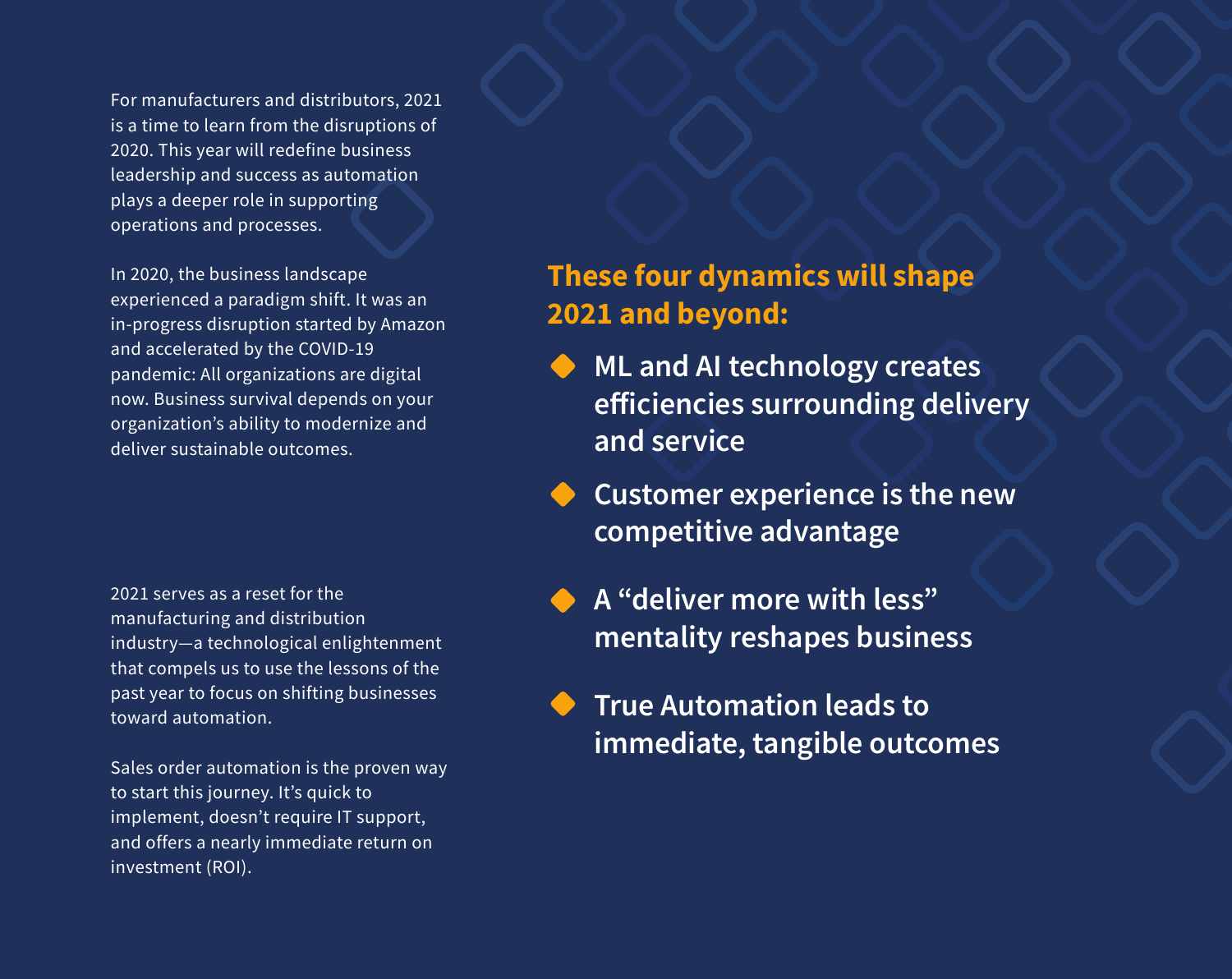**3**

## **Touchless Automation Will Create New Efficiencies for Delivery and Service**

When AI and ML are smartly integrated into your business processes, no human needs to interfere in that process. **This is touchless automation.** 

Of course, when AI raises an alert or exception, a human is pinged to decide the next step. For example, if 10 orders come in, and 2 of those 10 orders contain an alert, 8 are processed without human intervention, offering 80% touchless automation.

Artificial intelligence (AI) and machine learning (ML) are opening new possibilities for delivery and service in the technology world. Whereas humans once needed to intervene in a process, AI and ML free individuals to work on strategic objectives rather than mundane tasks, such as data entry or verifying the accuracy of customer orders.

Organizations looking to improve delivery and service will focus exclusively on solutions that deliver touchless outcomes—outcomes without human intervention.

> **With touchless automation, orders go out faster and with more accuracy, fundamentally improving the process and timing of shipping and delivery.**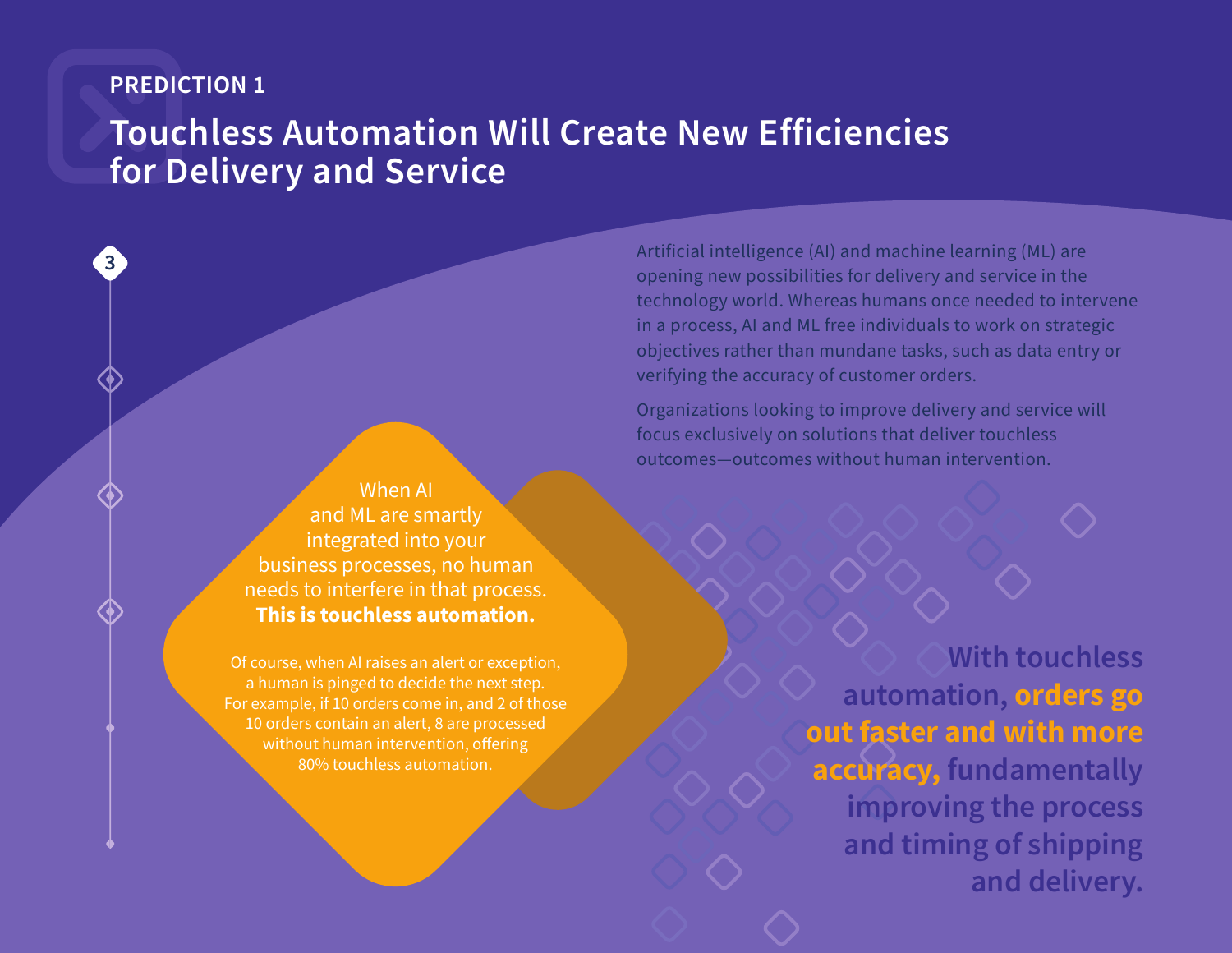**4**

# **Customer Experience Will Be the New Competitive Advantage for B2B**

The Amazon effect. It revolutionized the way we do business, from online ordering to 2-day shipping and immediate order confirmations. For the B2C market, it's made a customer-centric experience an expectation.

However, when it comes to manufacturing and distribution, most businesses are still light-years behind their B2C counterparts.

As leaders, we must acknowledge that we live in an experience-focused economy. A "right now" economy. We can't force buyers to change their behavior to meet our solution. Instead, we must adapt to our customers. They demand an entirely different relationship, one that looks closer to B2C than traditional B2B. They expect to be treated as partners through open, intuitive, and immediate experiences.

For more information on how traditional distribution models are changing, watch

#### **How to Evolve [from eCommerce to Multi-Channel](https://vimeo.com/471058978) Order Capture**

where Forrester® Senior Analyst Joe Cicman and Ray Grady, president & CEO at Conexiom, discuss changing buyer preferences.

Sales order automation is integral to 2021's call to better cater to and delight customers. It delivers a shortened order cycle, processing orders in minutes, not hours. When vying for customers, executing a flawless customer experience will keep your clients coming back to you—not your competitors—for more.

As we head into 2021, we must conform our solutions to give customers what they want when they need it. As expectations evolve, our solutions must be lean and agile to meet customers where they are and provide the ultimate customer experience.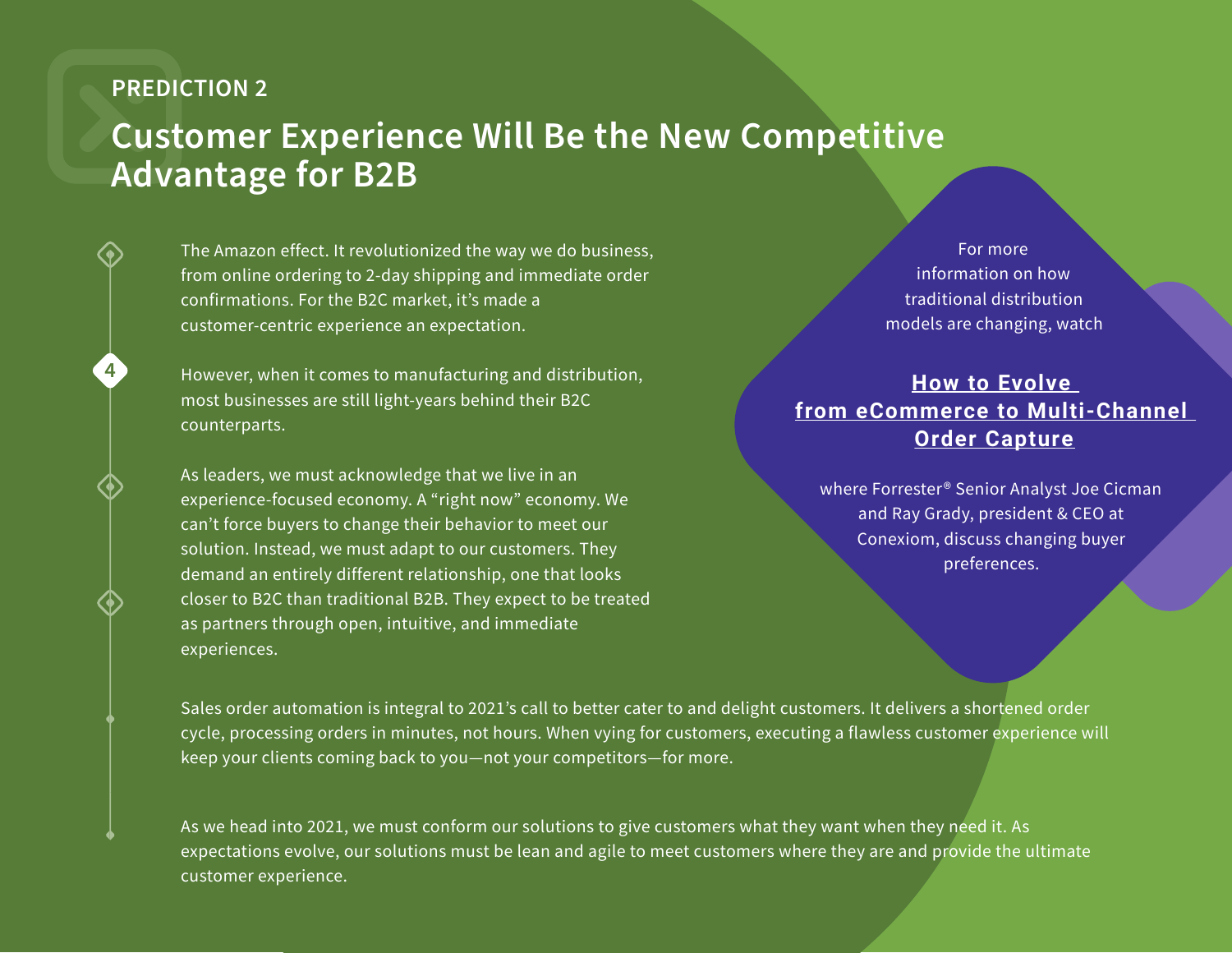# **The "Deliver More with Less" Mentality Will Reshape Business**



On average, customer service representatives (CSRs) spend 30% of their day keying in purchase orders. But, as the COVID-19 pandemic made clear, companies cannot squander operational costs on inefficient processes that consume staff resources on tasks that don't drive strategic growth.

In 2021, businesses will look to create efficiencies throughout their operations, starting with deploying their CSRs to high value tasks, ones that involve providing exemplary customer service, exceling in product knowledge, and acquiring new clients.

Automation will serve as an essential way to reduce or eliminate the manual work involved in order processing. Not only does it reduce operational costs, but automation also levels out the ebbs and flows of staffing needs.

Because CSRs are not manually entering and verifying orders, there is no mandatory overtime or late nights spent by your team to manage increased order volumes. There is no more stress over not having enough staff during a demand spike. No more stress over an experienced and valued employee retiring or moving into another role.

Conexiom Sales Order Automation scales with your business so you can do more with less: less resources, less errors, less operational costs, less time, and less overtime.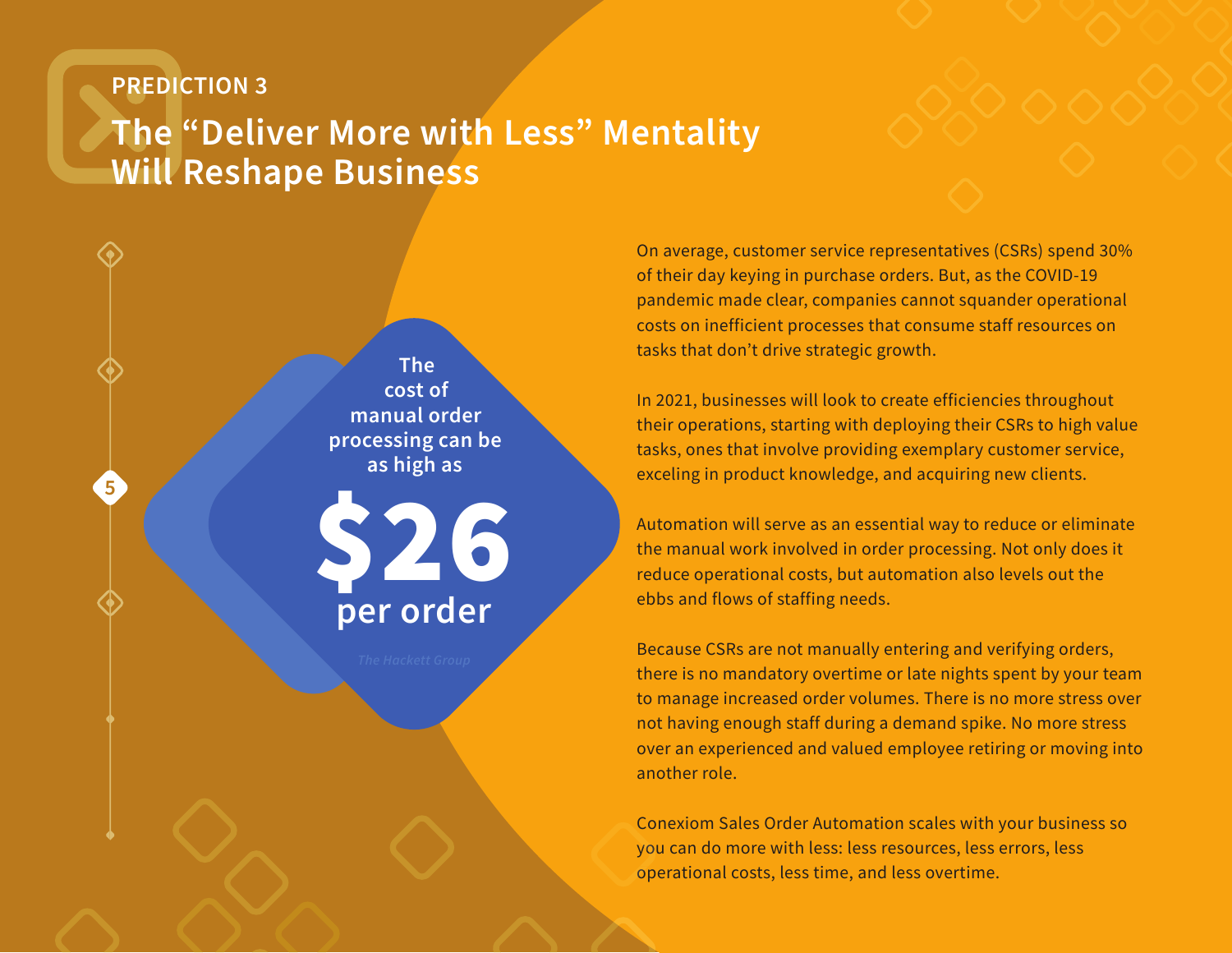**6**

# **True Automation Will Focus on Tangible Outcomes and ROI**

Because of the COVID-19 pandemic, automation is increasingly becoming a business imperative. As businesses start researching ML, AI, and automation, they will begin to understand that not all automation technologies are created equal.

For example, some AI/ML solutions only deliver a process or workflow improvement. In 2021, if a tech solution is not fully automated, it's not relieving your employees of tedious tasks. And if your employees are still touching every order, you're not gaining the benefits of True Automation.

In 2021, companies looking to modernize will push for demonstrable proof of automation before they buy. This is because, unfortunately, many organizations have been duped by software salespeople who promise real automation, but then learn that the implementation takes months, the usability isn't intuitive, and the cost breaks the budget.

This way of purchasing automation solutions will be flipped on its head as CIOs become more adept on the available technologies and create new roles to manage digital transformation.

> **Conexiom is the only vendor that provides True Automation: complex data transformation and touchless document processing, delivered with 100% data accuracy.**

**True Automation isn't a piece of technology, it's about delivering tangible outcomes and ROI. Conexiom's Sales Order Automation provides immediate gains, drives productivity, and generates savings in 30 days or less.**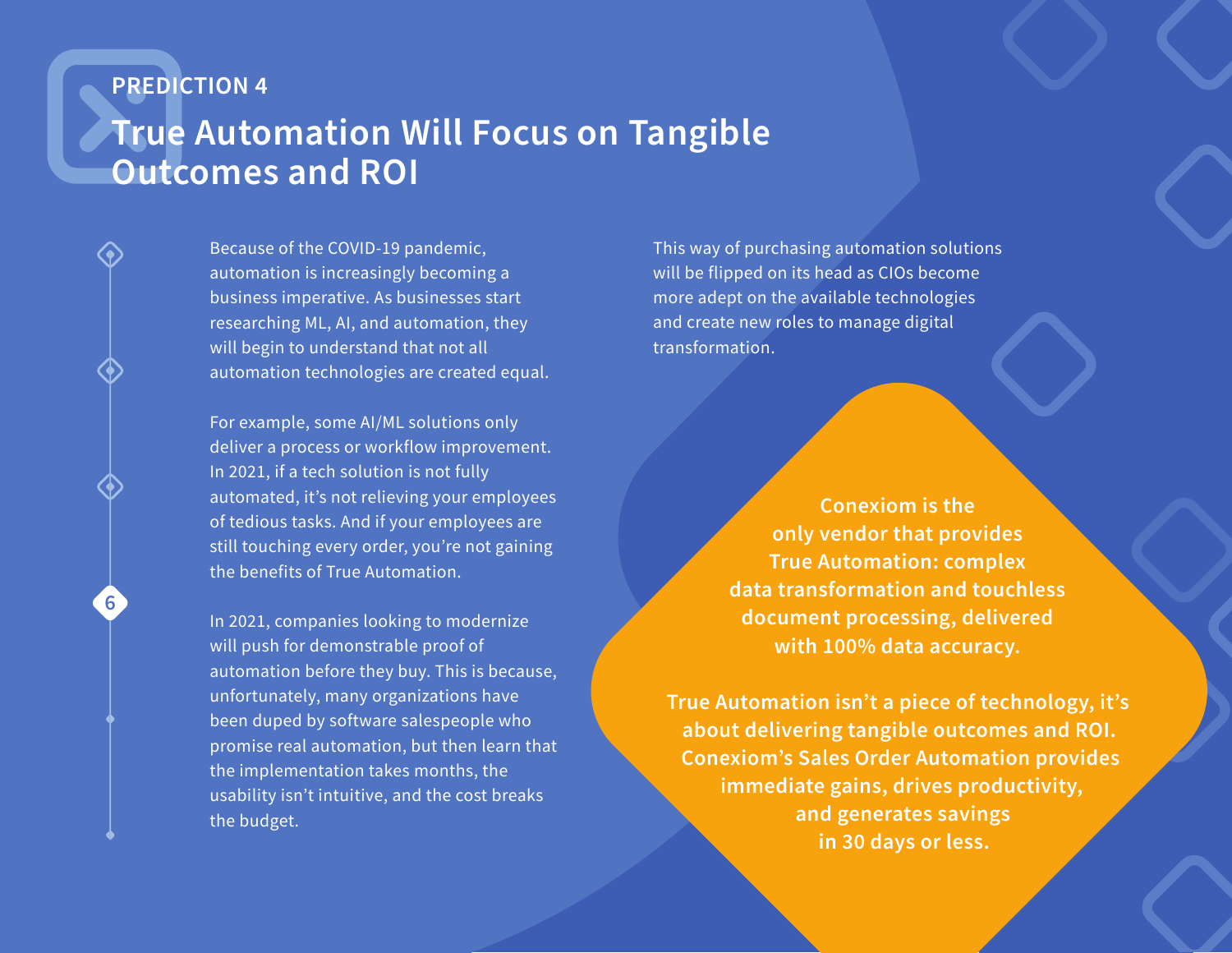# **Automation Awakening**

For manufacturers and distributors, 2021 will begin the era of the Automation Awakening, where automation will play a key role in business operations and document processing.

As these predictions highlight, ML and AI will open tremendous opportunity, as companies look to create operational efficiencies and implement solutions to do more with less.

> **"Automation of an order in concert with eCommerce, better experience, and better product information is really the entire picture that modern businesses need to look at."**

> > **Ray Grady President and CEO Conexiom**

**Regardless of size or sub-industry, in 2021, manufacturers and distributors must leverage sales order automation to:**

- **Stop manually processing purchase orders**
- **Eliminate processing errors**
- **Slash operational costs**
- **Reduce order cycle times**
- **Tactically redeploy hours saved into revenue-generating processes** 
	- **Focus on customer service and increase customer satisfaction**
	- **Build business resilience**